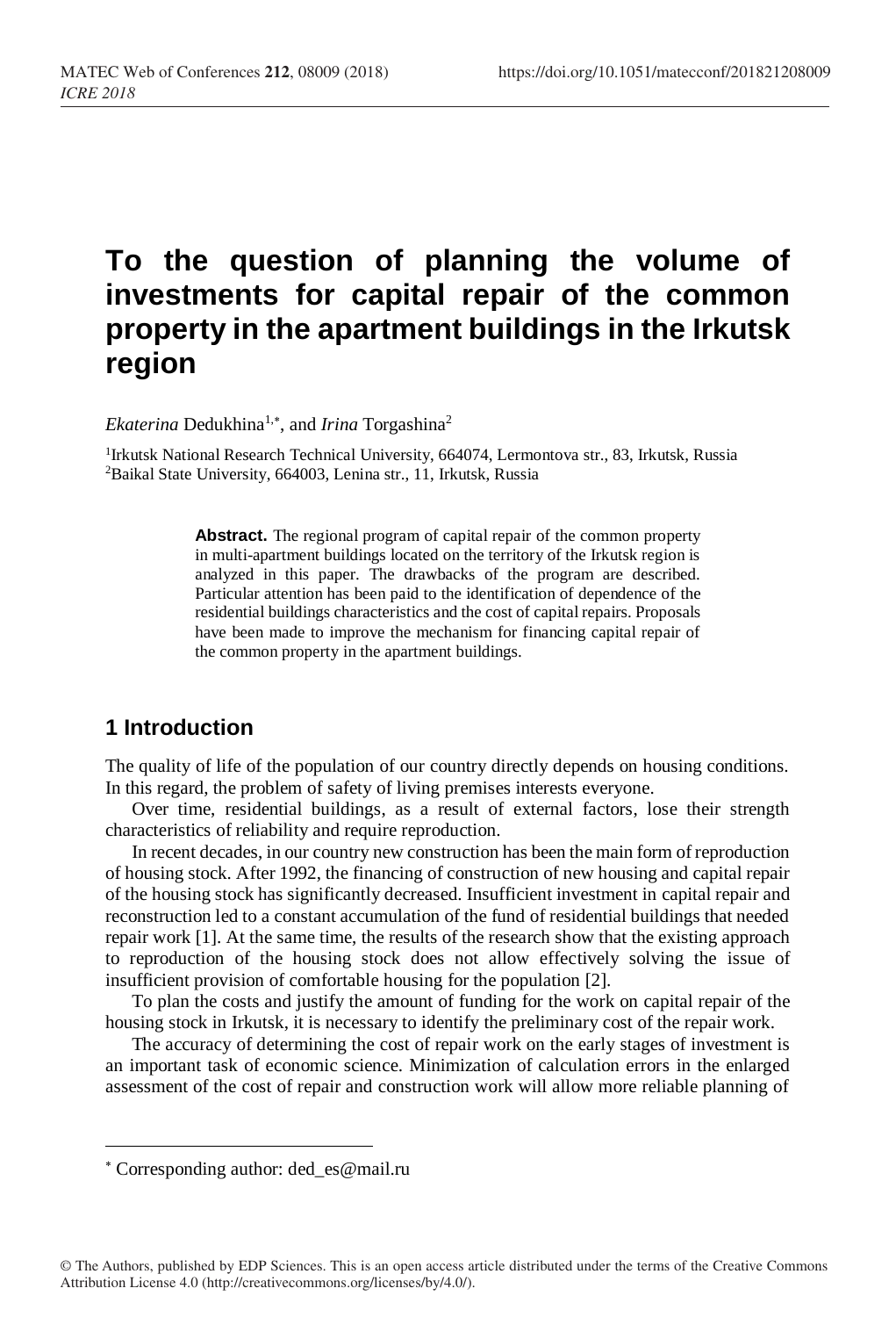funds for capital repair of multi-apartment buildings (hereinafter - MAB) and reduce investment risks [3].

After the amendments were introduced into the Housing Code of the Russian Federation in 2013, according to which the financing of capital repair of the common property in MAB became the responsibility of the owners of the living quarters of this house, the problem of effective use of funds for capital repairs of the common property in MAB concerns most citizens of our country. To solve the problem of accumulating funds and organizing capital repair of MAB, Capital Repair Funds were established in the constituent entities of the Russian Federation, including in the Irkutsk region. The main functions of these Funds are the accumulation of funding for capital repairs, which are formed in the form of contributions paid by the owners of premises in MAB and budgetary funds, as well as ensuring the organization of repair of the common property in MAB using innovative mechanisms [4].

## **2 Materials and Methods**

In 2014, the Regional program of capital repair of the common property of MAB of the Irkutsk region for the period from 2014 to 2043 (hereinafter - the Program) was approved. The objectives of the Program are to plan and organize capital repair of the common property of MAB [5].

A register of MAB of the Irkutsk region, which requires major repairs, was compiled in the framework of the Program. All the houses included in the Program are planned to be repaired in six stages, the duration of each stage is five years [6].

One of the shortcomings of the Program is a lack of mechanisms for determining the estimated cost at the stage of the investment planning. Nowadays, the cost is determined by the element-wise calculation, which is very labor intensive, and, respectively, entails an increase in the cost of work on the organization of capital repair. Along with this, the Program does not specify how much investment is planned to be spent at each stage. Thus, it is not possible to assess the effectiveness of the implementation of the Program. To do this, it is necessary to determine the cost of capital repair of each MAB at the planning stage.

So far, there are no regulatory documents containing cost indicators for planning investments for the repair work in the residential buildings. In accordance with [7], the marginal cost of works on capital repair of the common property in MAB located on the territory of the Irkutsk region was established, which can be paid for by the regional operator at the expense of the Capital Repair Fund. The marginal cost was established, based on the minimum amount of the contribution for capital repair, paid by the owners of premises in MAB, the methodology for determining which also does not take into account the cost of repairing a particular MAB.

The size of the contribution takes into account the type and the number of stores of the residential building, availability of engineering systems, elevator equipment and a garbage chute. When determining the amount of the contribution, the age of the house, its wear and tear, the number of capital repairs carried out earlier, including those made at the expense of the owners of premises in MAB, as well as a list of necessary works for the capital repairs are not taken into account [8].

The safety of MAB operation depends on the quality of planning of repair and restoration works, and is determined not only by the technical state of the constructive elements of MAB, but also by the economic efficiency of the reproductive activities [9]. The efficiency of reproduction of MAB is largely influenced by the accuracy of determining the size of capital investments for repair work.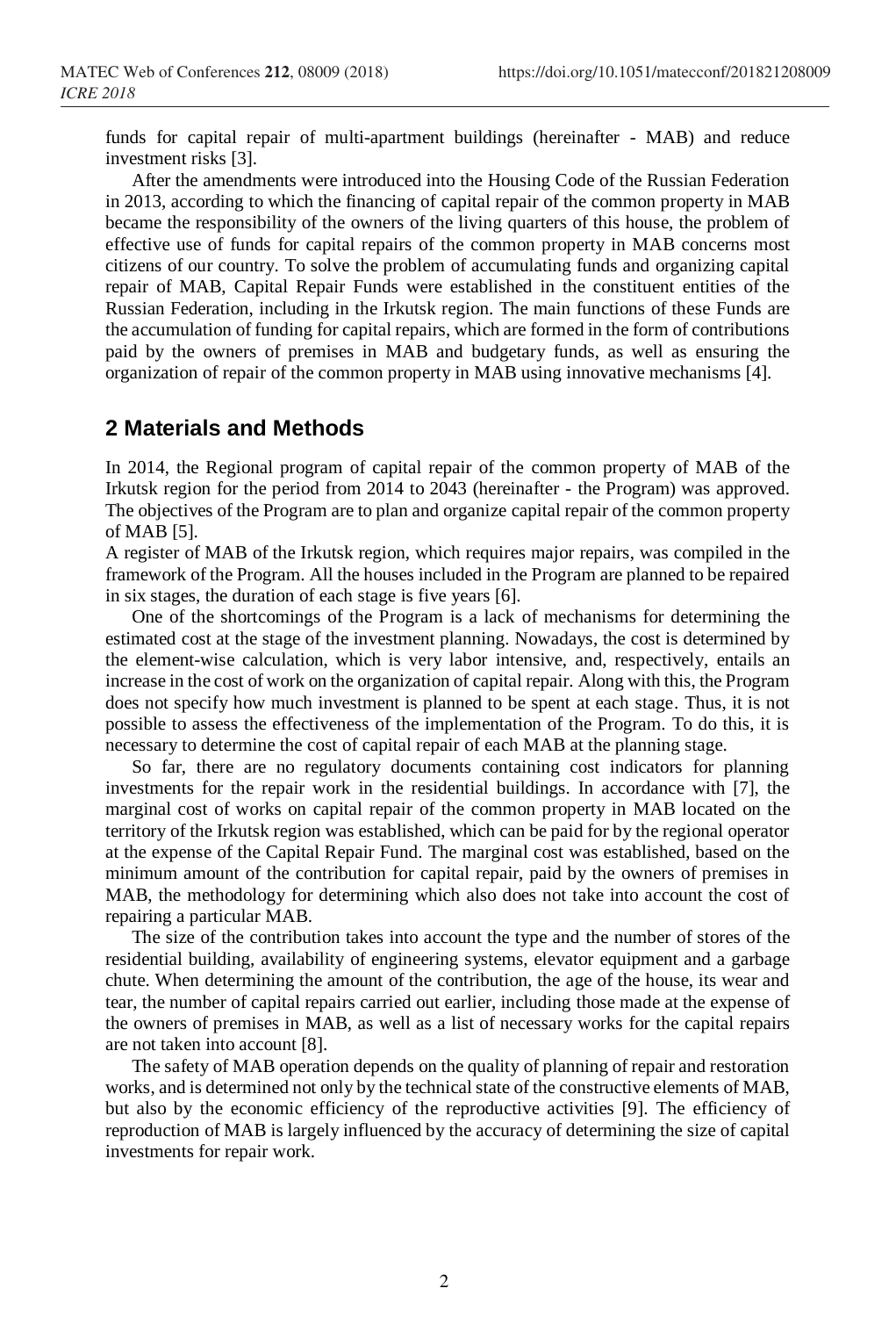To analyze the cost of repair, and the impact of various characteristics of the house on this cost, a sample of 31 houses in Irkutsk, where the capital repairs were carried out, has been considered.

For each house, the operating time before repair, the size of the house, its total and living spaces, the physical wear and tear, the time of exploitation, the estimated cost of capital repair, including the costs of the repaired elements of the building, have been taken into account.

To establish the closeness of the connection between the cost of repair work and the characteristics of the object, correlation and regression analysis has been applied.

In the process of analysis, the closeness of connection between the cost of capital repair and various characteristics of the facilities has been identified, and their dependence in the form of mathematical function presented.

#### **3 Results**

First, let us define the closeness of connection between the cost of capital repair and the total area of MAB. As a rule, the highest costs for repairs have buildings with a large total area. This trend continues in the sample presented. The correlation coefficient of these two values is 0.82 that indicates a fairly close connection.

Correlation between the total area of MAB and the cost of its capital repair can be seen in Figure 1.

The value of the indicator R2 referring to the force factor is 0.72, with a trend line represented as a power law. Such a value of the indicator of force evidences the high force of the connection.

In addition to the total area, the cost of the capital repair depends on the volume of the building. Figure 2 shows the correlation between these indicators. The correlation coefficient of these values is 0.85, and this is higher than the correlation coefficient of the total area of the building and the cost of repair.





The value of the constraint force indicator R2 is 0.74, with a trend line represented as a power law. Such a value of the indicator of force indicates the high strength of the connection.

Next, let us check how close is the connection between the cost of the repair work and the time of operation of the building before capital repair. In order to exclude the influence of the size of the building, let us consider the connection between the unit cost of the capital repair, calculated per one square meter of the total area. The correlation coefficient is 0.58.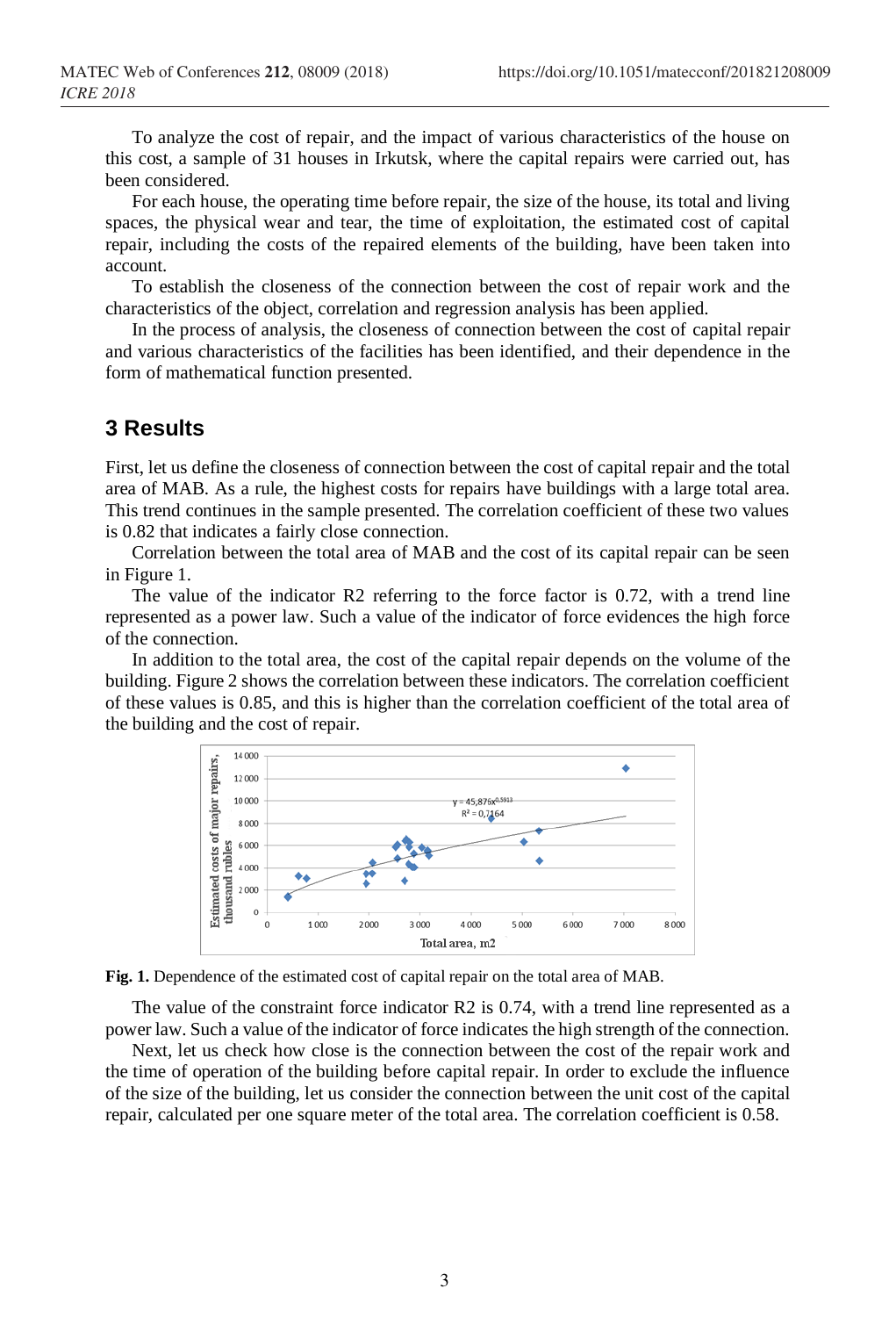

**Fig. 2.** Dependence of the estimated cost of capital repair on the volume of MAB.



**Fig. 3.** Dependence of the estimated cost of capital repair on the term of exploitation of MAB.

The magnitude of the force factor R2 is 0.49, with the polynomial trend line. Such a value of the correlation ratio indicates noticeable correlation.

The value of the force factor R2 between the unit cost of capital repair (ruble / m2) and the deterioration of the building is 0.36 with the polynomial trend line, shown in Figure 4.



**Fig. 4.** Dependence of the estimated cost of capital repair on the deterioration of MAB.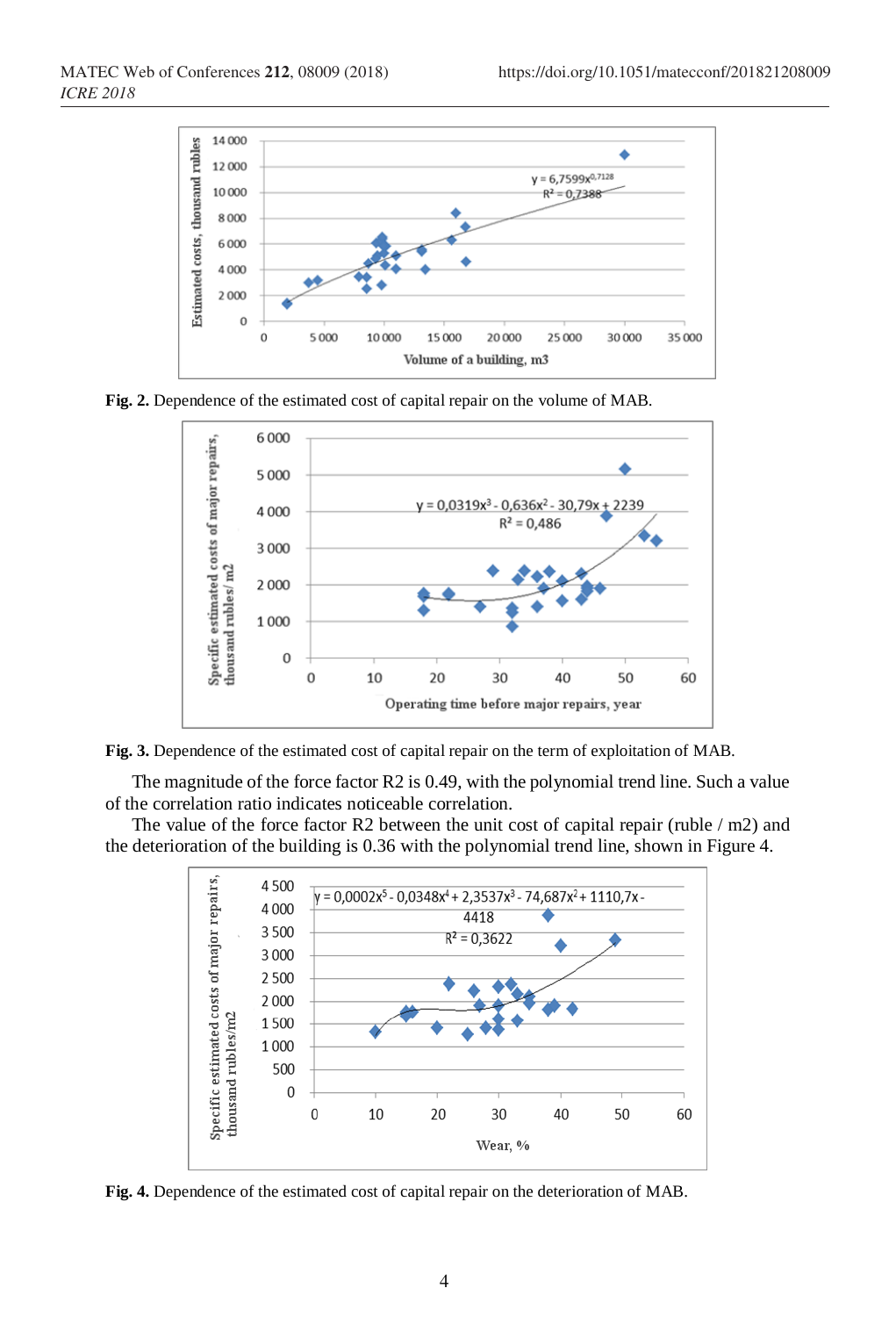Such a value of the correlation ratio evidences the moderate force of the connection. In fact, the amount of wear is one of the most important components that affect the cost of the repair work. A low indicator of the correlation ratio has been obtained, because the wear of the building at the time of repair was determined by the calculation method, depending on the age of the building, and not by the instrumental survey method.

The correlation between the term of exploitation of the building at the time of repair and the amount of its wear, shown in Figure 5, confirms our assumption. The correlation coefficient of these values is 0.92, and the tightness ratio is 0.88 that indicates high tightness of these parameters.



**Fig. 5.** Dependence of the physical wear of MAB on the term of its exploitation.

The data obtained are tabulated, where the tightness ratio (above the line) and the correlation coefficient (below the line) of these values are given at the intersection of the lines of these two indicators:

| <b>Table 2.</b> A summary table of the results of analysis of the tightness ratio between the parameters of |
|-------------------------------------------------------------------------------------------------------------|
| MAB and the estimated cost of capital repair.                                                               |

|                                             | Total<br>square, m2 | Volume<br>of a<br>building,<br>m <sub>3</sub> | Term of<br>exploitation of a<br>building before<br>capital repair,<br>years | Physical<br>wear, % |
|---------------------------------------------|---------------------|-----------------------------------------------|-----------------------------------------------------------------------------|---------------------|
| Estimated cost of capital<br>repair         | 0.71                | 0.74                                          |                                                                             |                     |
|                                             | 0.82                | 0.85                                          |                                                                             |                     |
| Unit cost of capital repair,<br>ruble $/m2$ |                     |                                               | 0.49                                                                        | 0.36                |
|                                             |                     |                                               | 0.58                                                                        | 0.53                |
| Term of exploitation of a                   |                     |                                               |                                                                             | 0.88                |
| building before capital<br>repair, years    |                     |                                               |                                                                             | 0.92                |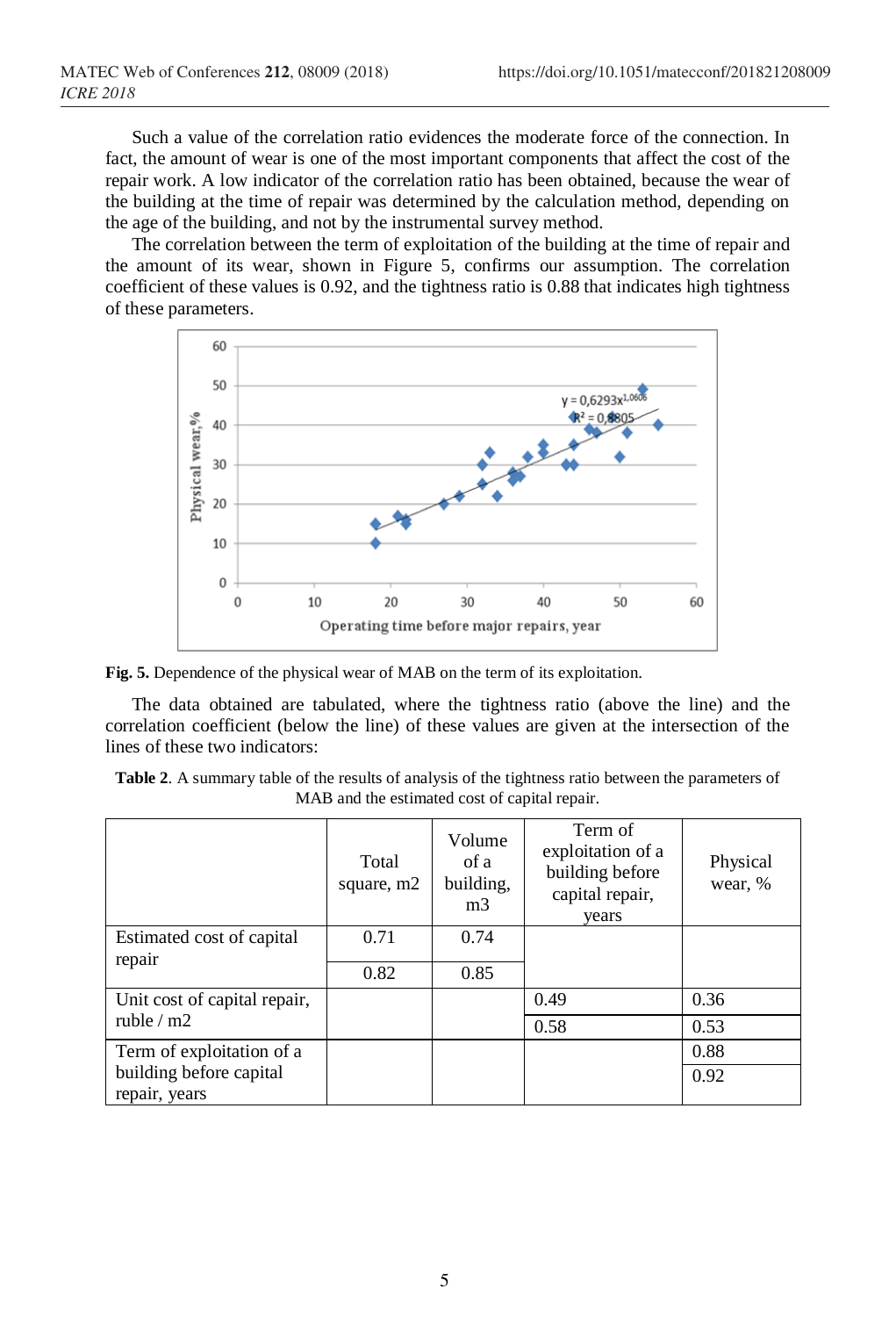## **4 Discussion**

Based on the results of the analysis, it can be concluded that when planning the volume of investments for capital repairs of the common property of apartment buildings, it is possible to determine the cost per m2 of the total area or per m3 of the building's volume. At the same time, much attention should be paid to determining the actual, and not the estimated, value of the building wear, and also the exploitation term of the facility prior to capital repair.

Determining the estimated cost using the element-wise calculation method requires a large amount of initial data on local conditions of work, constructive decisions, and methods of work, mechanisms and other information that can be obtained from a detailed draft of capital repair. All these make it impossible to apply this method at the stage of investment planning. To simplify the estimated costs calculations at the planning stage, it is necessary to apply the aggregated estimated cost methods of calculations.

In foreign practice of pricing, the enlarged indicators of the cost of structural elements and types of work per unit of physical volume of buildings and structures are used [10]. In our country, as a rule, the enlarged indicators of the cost of construction and compilations of element-wise calculation are utilized. There are no any enlarged indicators of the cost of repair work in our regulatory framework for pricing. At the same time, it seems to be most appropriate to use such standards at the investment planning stage [11].

It should be noted that the effectiveness of capital repair depends on the quality of development of design and estimate documentation, and, accordingly, the determination of the cost of work [12].

## **5 Conclusion**

Despite its active introduction, the innovative capital repair system has some shortcomings and requires significant changes. When paying contributions for capital repairs, both owners of new buildings, owners of buildings in which capital repairs have been carried out at the expense of the owners of premises, as well as owners of premises in the buildings where the normative inter-repair term of operation has been repeatedly exceeded are in the same situation.

Respectively, such buildings have a number of defects and, as a consequence, the cost of repair is much higher than the buildings, whose age at the time of repair will be 25-30 years. To address this issue, a review of the level of contributions should be made, depending on the technical condition of the building and the time of its operation after their last capital repair, if any. At the same time, some authors also propose considering availability of the size of the contribution for capital repairs for owners of premises in MAB [13].

Along with this, in order to determine the cost of repair when planning the volume of investments for capital repairs, it is necessary to develop a unified methodology for determining the cost of capital repair of the common property of MAB.

It is also necessary to expand the sources of financing for capital repairs. In the global practice, there are the following models for financing capital repair of MAB:

– Accumulated funds of owners of premises in MAB;

– Bank loans for capital repair under the accumulation of funds of owners of housing on a special account;

– Budgetary financing for the repair aimed at improving the energy efficiency of the building [14, 15, 16, 17].